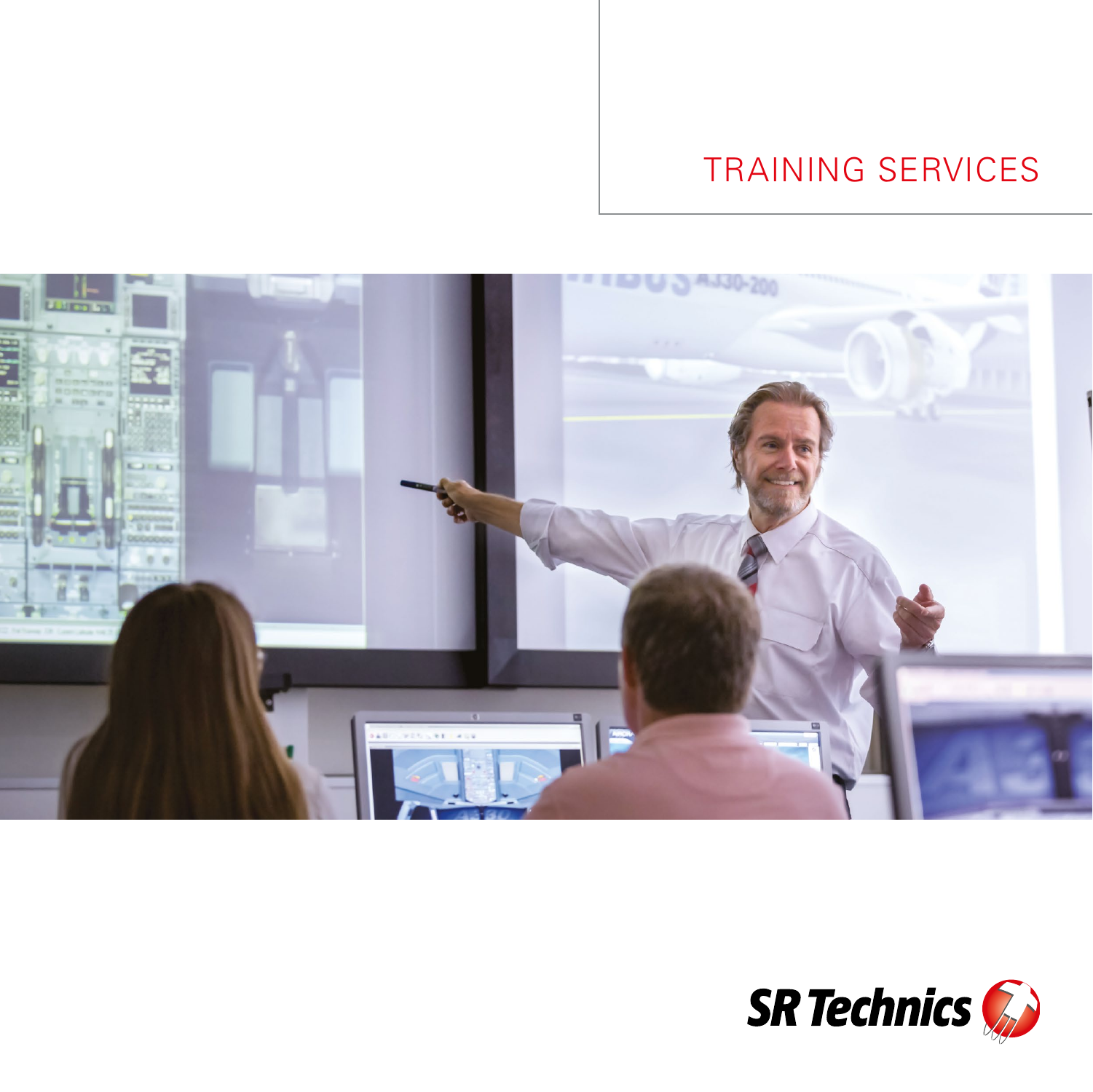### YOUR GLOBAL TRAIN-ING PARTNER





## CUSTOMIZED SOLUTIONS FOR YOUR TRAINING NEEDS

As a world leading global MRO service provider we offer you flexible and comprehensive training solutions with tailor-made courses at the location of your choice.

SR Technics' Training Services division supplies global, end-to-end training solutions through a diverse, multi-layered portfolio of consulting services. We identify your training objectives, ensure regulatory compliance, survey and develop your training entity and conduct your employees' theoretical and practical training.

### Why SR Technics Training Services?

- **>** Training facilities in Zurich and Abu Dhabi
- **>** Direct access to Airbus and Boeing aircraft in our hangars
- ▶ Part-147 & Part-145 approved instructors
- **I** Over 50 years of experience
- › Around 500 customers worldwide

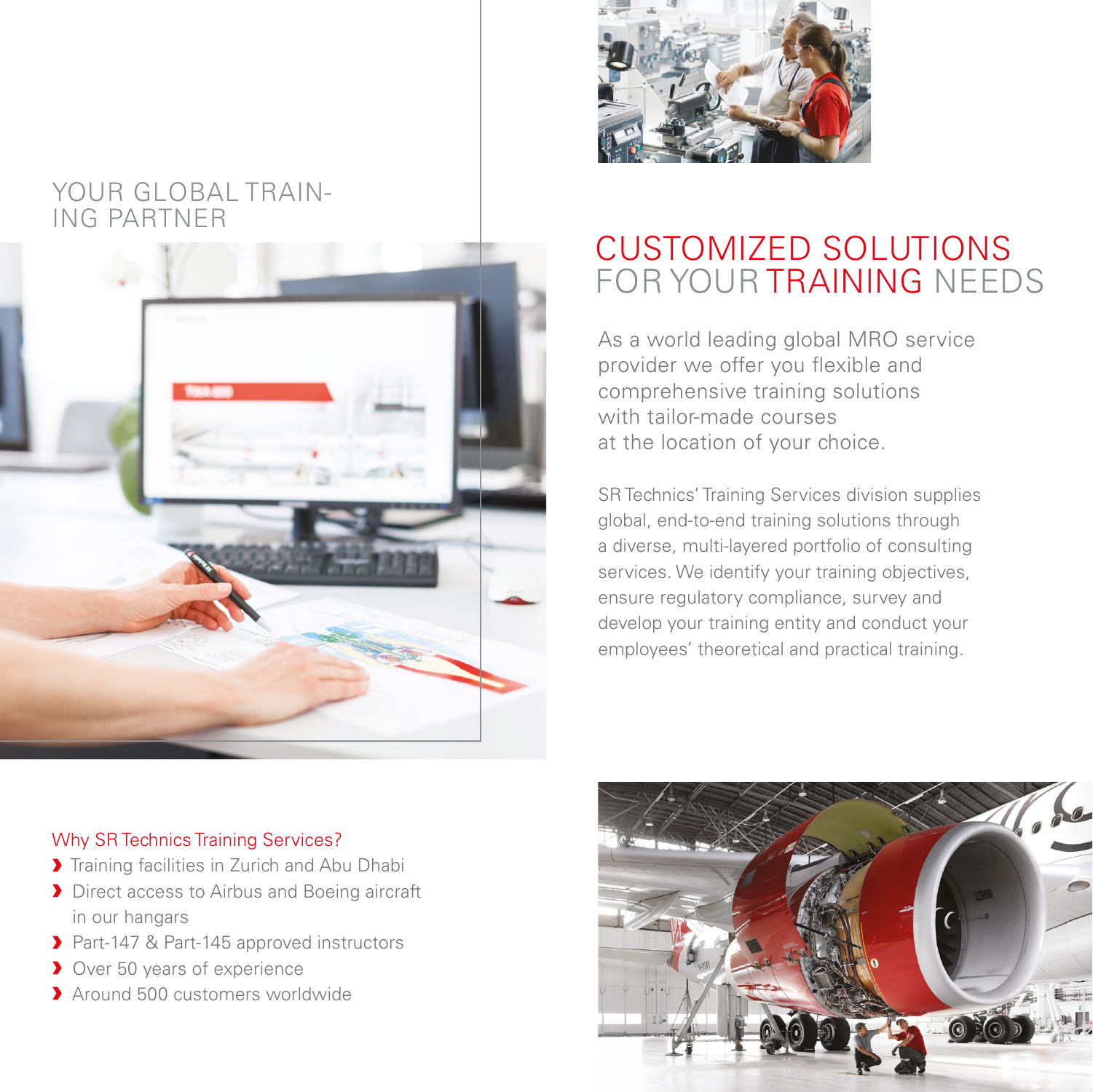

### RESPONSIVE AND PRO-ACTIVE SUPPORT

### Our capabilities at a glance:

- **Basic Training and Examinations,** Part-66 / Car-66
- **>** Type Training for both Airbus and Boeing
- > EASA, GCAA and CASA approved
- **>** Specialized Training
- › Web-Based Training
- **>** Consulting Services

### UNCOMPROMISING **STANDARDS**